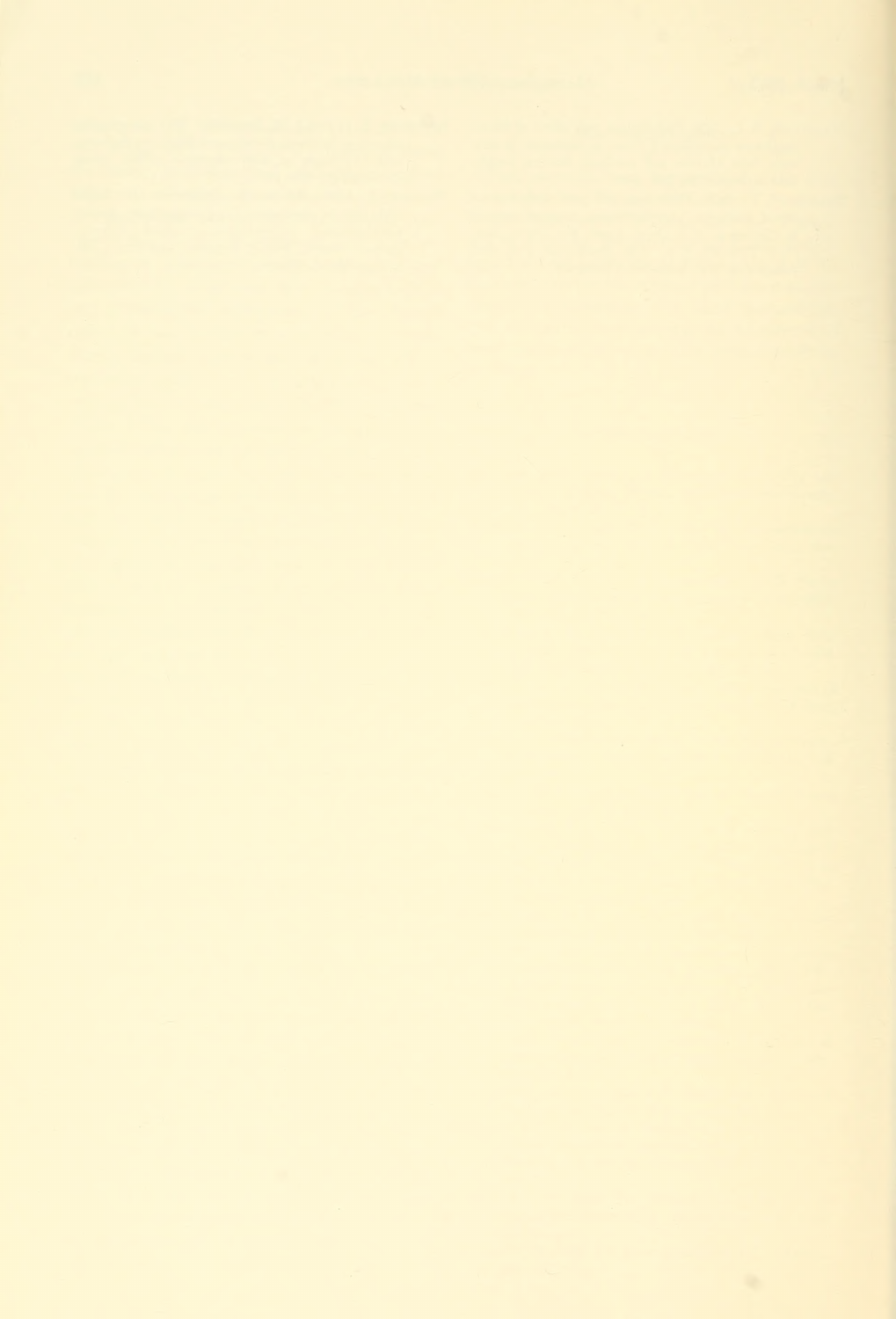#### NOTICE TO CONTRIBUTORS

Manuscripts intended for publication in the Great Basin Naturalist or Great Basin Naturalist Memoirs must meet the criteria outlined in paragraph one on the inside front cover. They should be directed to Brigham Young University, Stephen L. Wood, Editor, Great Basin Naturalist, 290 Life Science Museum, Provo, Utah 84602. Three copies of the manuscript are re quired. They should be typewritten, double spaced throughout on one side of the paper, with margins of at least one inch on all sides. Use a recent issue of either journal as a format, and the Council of Biology Editors Style Manual, Fourth Edition (AIBS 1978) in preparing the manuscript. An abstract, about 3 percent as long as the text, but not exceeding 200 words, written in accordance with *Biological Abstracts* guidelines, should precede the introductory paragraph of each article.

All manuscripts receive a critical peer review by specialists in the subject area of the manuscript under consideration. Authors may recommend one or two reviewers for their article.

Accepted manuscripts less than 100 printed pages in length will automatically be assigned to the Great Basin Naturalist. Those larger than 100 printed pages will be considered for the Memoirs series.

Illustrations and Tables. All illustrations and tables should be made with a view toward having them appear within the limits of the printed page. The original illustrations or glossy photoprints of them should accompany the manuscript. Illustrations should be prepared for reduction by the printer to either single-column  $(2\frac{5}{6})$  inches) or double-column  $(5\frac{1}{2})$  inches) width, with the length not exceeding  $7\frac{1}{2}$  inches.

Costs Borne by Contributor. Contributors to the Great Basin Naturalist should be prepared to donate from \$10 to \$40 per printed page toward publication of their article (in addition to reprint costs). Excessive or complex tables requiring typesetting may be charged to the author at cost. Authors publishing in the Great Basin Naturalist Memoirs may be expected to contrib ute \$40 per printed page in addition to the cost of the printed copies they purchase. No re prints are furnished free of charge.

### Reprint Schedule for the Great Basin Naturalist

100 copies, minimum cost for 2 pages, \$26. Each additional 2 pages, \$6. Each additional 100 copies, \$4 for each 2 pages. Examples: 300 copies of 10 pages =  $$82$ ;  $\overline{200}$  copies of 13 pages = \$86.

#### Great Basin Xaturalisf Memoirs

No. <sup>1</sup>The birds of Utah. By C. L. Hayward, C. Cottam, A. M. Woodbury, H. H. Frost. \$10.

No. 2 Intermountain biogeography: <sup>a</sup> symposium. By K. T. Harper, J. L. Reveal et al. \$15.

No. 3 The endangered species: a symposium. \$6.

No. 4 Soil-plant-animal relationships bearing on revegetation and land reclamation in Nevada deserts. \$6.

No. 5 Utah Lake monograph. \$8.

No. 6 The bark and ambrosia beetles of North and Central America (Coleoptera: Scolytidae), a taxonomic monograph. \$60.